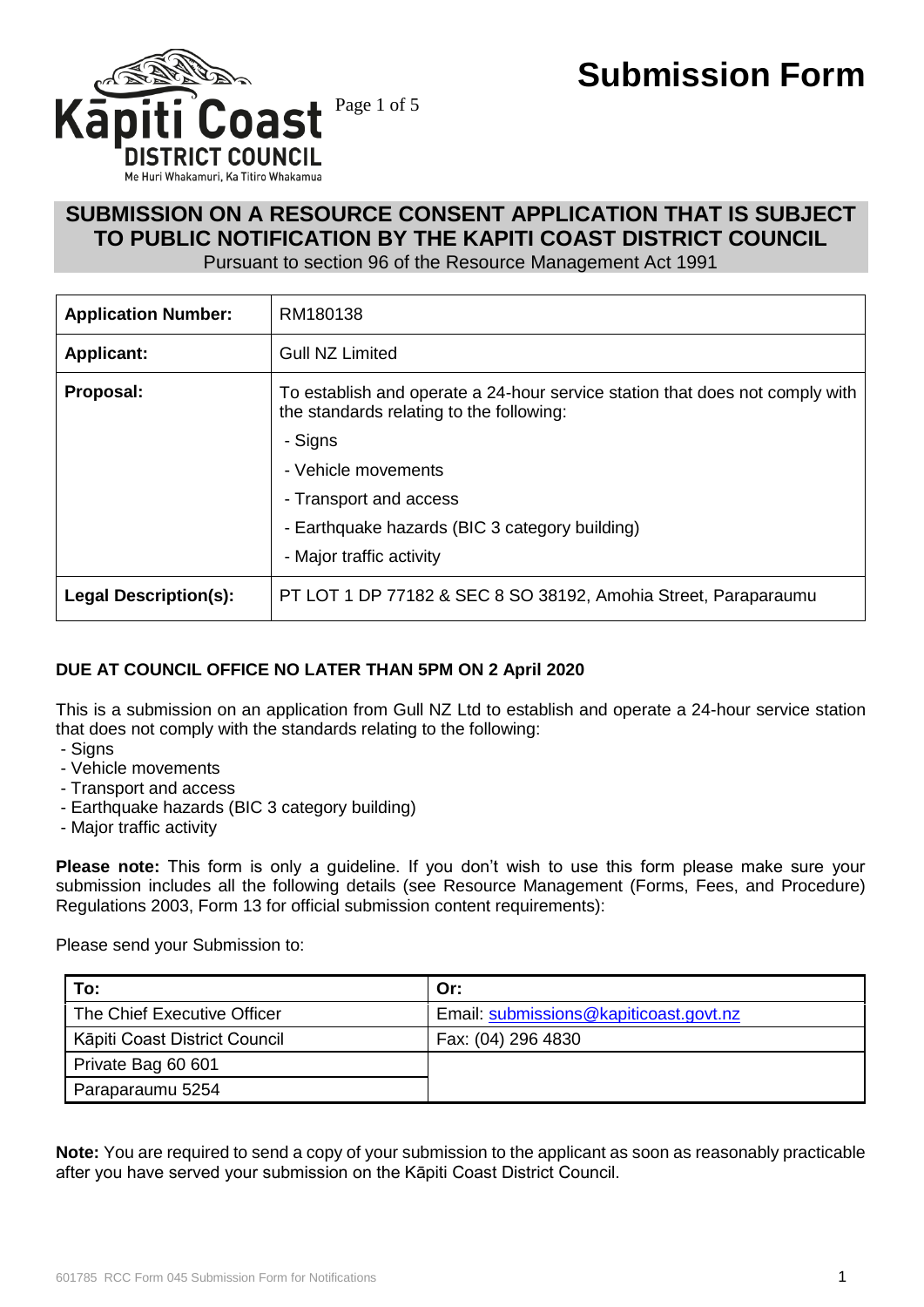

Please serve a copy of your submission to Gull NZ Ltd (the Applicant) as below:

C/- Hayson Knell Consultants PO Box 381 Tauranga 3140

Gull NZ Ltd **Call Community** Or email: tracy@haysonknell.co.nz

**Attention: Tracy Hayson** 

#### **Submitter/s Details:**

| Title:                   | $\boxtimes$ Mr $\Box$ Mrs $\Box$ Miss $\Box$ Ms $\Box$ Dr Other: |           |                                 |      |  |
|--------------------------|------------------------------------------------------------------|-----------|---------------------------------|------|--|
| <b>Full Name:</b>        | Sean Mallon                                                      |           |                                 |      |  |
| Address for service:     | 175 Rimu Road, Private Bag 60601,<br>Paraparaumu                 |           | Post Code:                      | 5254 |  |
| <b>Physical Address:</b> |                                                                  |           | Post Code:                      |      |  |
| Home Ph:                 |                                                                  | Work Ph:  | 04 2964 700                     |      |  |
| Home Fax:                |                                                                  | Work Fax: |                                 |      |  |
| Cell:                    | 027 5555 690                                                     | Email:    | sean.mallon@kapiticoast.govt.nz |      |  |

### *Note: Correspondence will be via email unless otherwise requested.*

**Submitter's Position:** Group Manager Infrastructure Services

#### **Trade Competition**

I am not\* a trade competitor for the purposes of section 308B of the Resource Management Act 1991. \*Delete one

Please use a clear tick in the appropriate box below  $(\sqrt{})$  to show whether you support the application in full or in part, or oppose the application in full or in part, or are neutral.

| $\Box$ I / We support the application in full                  | I I / We support part of the application *                |  |  |
|----------------------------------------------------------------|-----------------------------------------------------------|--|--|
| $\boxtimes$ I / We oppose the application in full              | $\Box$ I / We oppose part of the application $*$          |  |  |
| $\Box$ I / We are neutral on all aspects of the<br>application | $\Box$ I / We are neutral on part of the application $^*$ |  |  |

\* If you indicate you support, oppose or are neutral for part of the application, please clearly set out the part(s) of the application you are submitting on (including reasons) in the 'My Submission Is' section of this form below.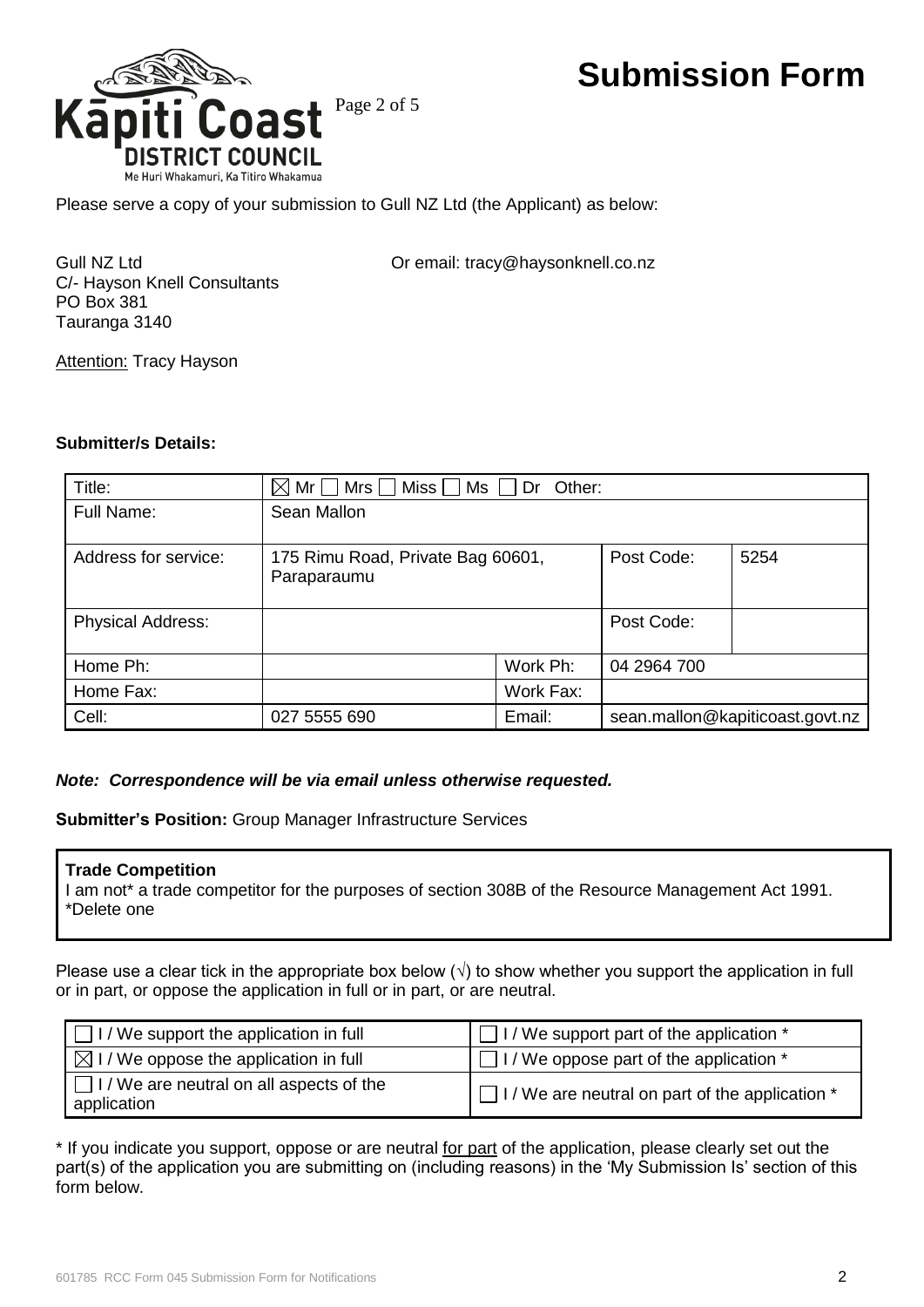

### **Reasons for Submission:**

The specific parts of the application that my submission relates to are:

Give details:

The full application, but specifically those areas relating to access and transport and the impact on the safety and operation of the network, and signage. See **attached**.

*Please use additional pages if required.*

#### **My Submission Is:**

Include further detail on whether you support, oppose or are neutral on the application or specific parts of it; and the reasons for your views:

**Please see full submission attached. We oppose the proposals in full on the grounds of impact on the safety and operation of the road network.**

*Please use additional pages if required.*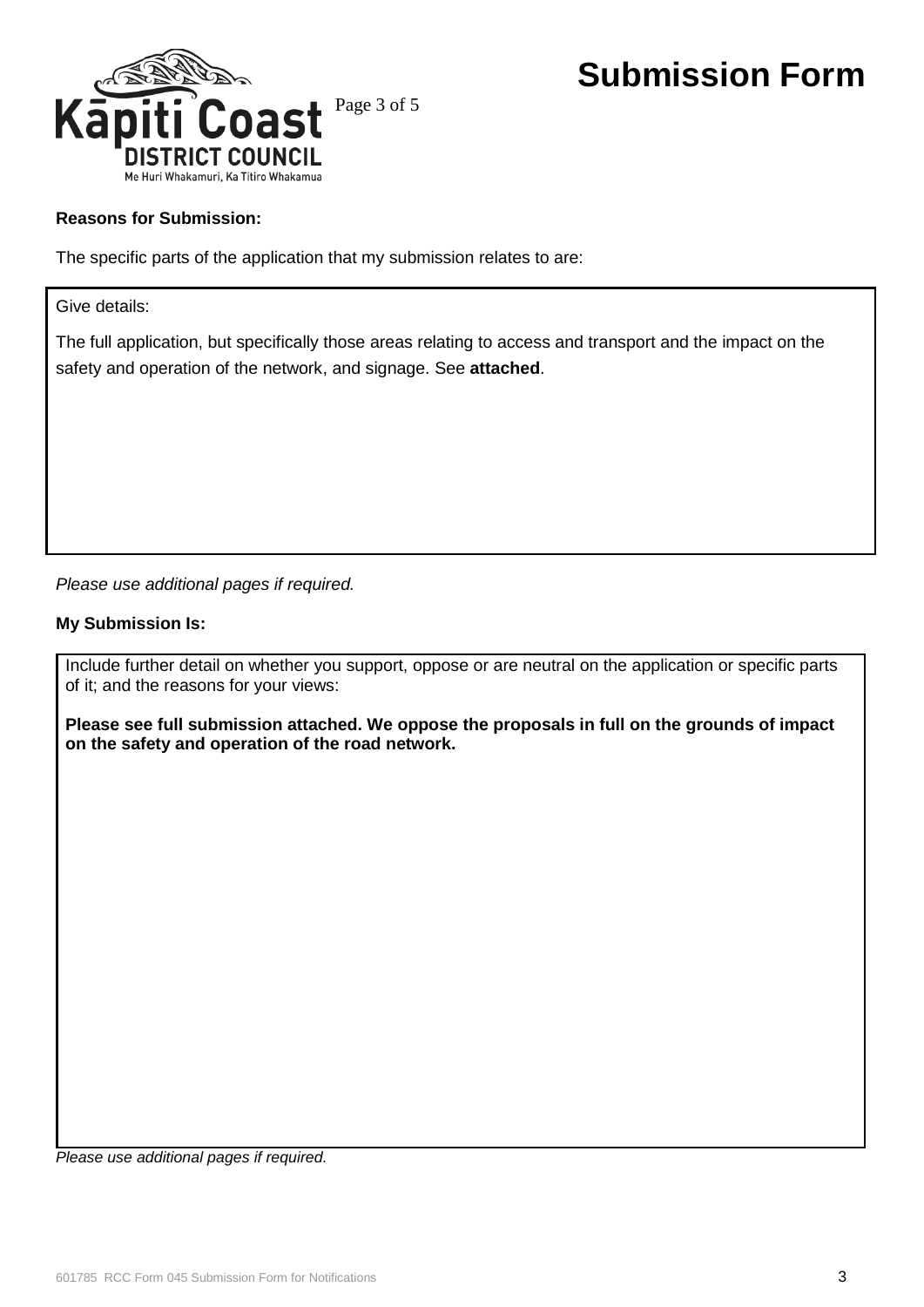

### **Decision Sought:**

I / we seek the following decision from the Kāpiti Coast District Council (provide precise details including the general nature of any conditions or changes sought):

On the grounds that it is considered that the safety and operation of the roading network will be significantly impacted by this proposal, and we can see no conditions that will address these concerns, we seek that this application is refused.

*Please use additional pages if required.*

### **Wish to Speak at Hearing:**

Please indicate below whether you would like to speak at the hearing for the application (if a hearing is required). Use a clear tick in the appropriate box below  $(\sqrt{)}$ .

 $\Box$  I / we do not wish to be heard and hereby make my / our submission in writing only. *(This means that you will not be advised of the date of the hearing and cannot speak at the hearing)*

### **OR**

 $\boxtimes$  I / we wish to be heard in respect of my / our submission (to speak at the public hearing) *(This means you can speak at the hearing. If at a later date you decide you no longer wish to speak at the hearing you can withdraw from being heard)*

 $\boxtimes$  \*If others make a similar submission, I / we will consider presenting a joint case with them at the hearing. *(This is only for parties wanting to be heard)* 

*\* Delete if you would not consider presenting a joint case.*

 $\boxtimes$  I / we intend to call expert witness(es). Please indicate the disciplines of expected expert witnesses. Roading Network Planner, Road Safety Engineer and Services Delivery Manage (Infrastructure). *(If you do not tick this box, you can change your mind later and decide to call experts to give evidence in relation to your submission, provided you do so in time to meet any procedural direction the Hearing Panel might make)*

 $\Box$  \*Pursuant to Section 100 of the Resource Management Act 1991, I / we request that the Council delegates its functions, powers and duties required to hear and decide the application to one or more hearings commissioners who are not members of the Kapiti Coast District Council. ◙